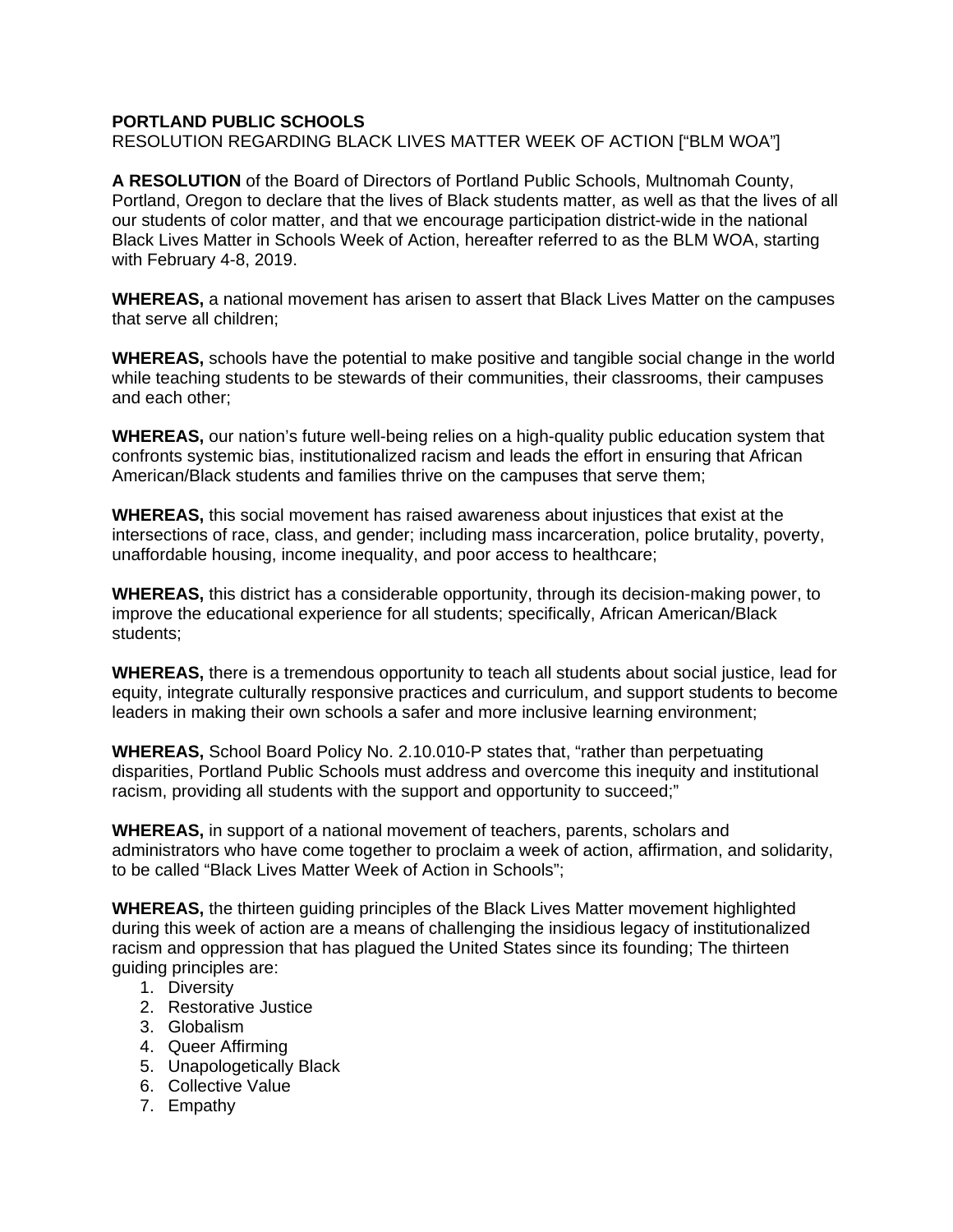- 8. Loving Engagement
- 9. Transgender Affirming
- 10. Black Villages
- 11. Black Women
- 12. Intergenerational
- 13. Black Families

**WHEREAS,** the purpose of the week will be to spark an ongoing movement of critical reflection and honest conversations in school communities for people of all ages to engage with critical issues of social justice;

**WHEREAS,** the purpose of the week will be to engage with local communities and stakeholders to create an atmosphere of inclusive dialogue around social justice issues that impact African American/Black students, families, teachers and staff;

**WHEREAS,** schools should be places for the practice of equity, for the building of understanding, and for the active engagement of all in creating pathways to freedom and justice for all people; and

**WHEREAS,** the Oregon Education Association (OEA) and National Education Association (NEA) have voted to support Black Lives Matter Week of Action in Schools;

**NOW, THEREFORE BE IT RESOLVED THAT**, Portland Public School District endorses and encourages teachers and students and administrators to participate, annually, in the Black Lives Matter Week of Action in Schools to be held the first week of February, beginning with February 4-9, 2019.

\_\_\_\_\_\_\_\_\_\_\_\_\_\_\_\_\_\_\_\_\_\_\_\_\_\_ \_\_\_\_\_\_\_\_\_\_\_\_\_\_\_\_\_\_\_\_\_\_\_\_\_\_\_\_\_\_\_\_ Director Rita Moore, Board Chair **Director Julie Esparza Brown, Vice-Chair** \_\_\_\_\_\_\_\_\_\_\_\_\_\_\_\_\_\_\_\_\_\_\_\_\_\_ \_\_\_\_\_\_\_\_\_\_\_\_\_\_\_\_\_\_\_\_\_\_\_\_\_\_\_\_\_\_\_\_ Director Paul Anthony Director Scott Bailey \_\_\_\_\_\_\_\_\_\_\_\_\_\_\_\_\_\_\_\_\_\_\_\_\_\_ \_\_\_\_\_\_\_\_\_\_\_\_\_\_\_\_\_\_\_\_\_\_\_\_\_\_\_\_\_\_\_\_ Director Julia Brim Edwards Director Mike Rosen \_\_\_\_\_\_\_\_\_\_\_\_\_\_\_\_\_\_\_\_\_\_\_\_\_\_ \_\_\_\_\_\_\_\_\_\_\_\_\_\_\_\_\_\_\_\_\_\_\_\_\_\_\_\_\_\_\_\_ Director Amy Kohnstamm Student Representative, Nick Paesler